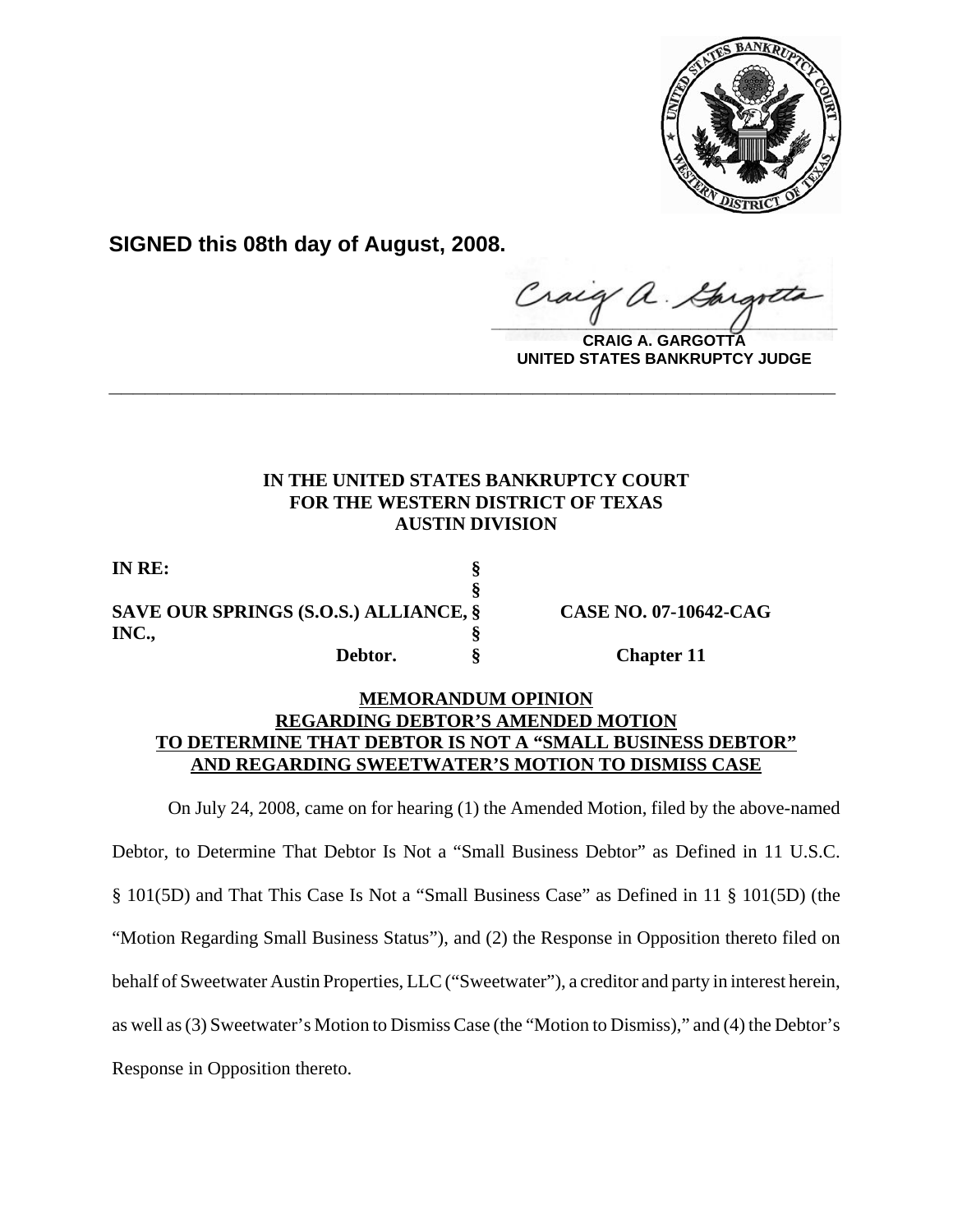At the hearing, counsel for the Debtor indicated that most of the pertinent facts as stated in Sweetwater's Request That Court Take Judicial Notice of Certain Facts at Hearing on Motion to Dismiss ("Request for Judicial Notice") were not disputed. Two of those, # 21, that the Debtor had not filed a response to the Motion to Dismiss, and # 23, that the Debtor had not filed any pleading to change its small business debtor election, were agreed by the parties to no longer be true, because by the time of the hearing the Debtor had filed a response to the Motion to Dismiss and had filed its Amended Petition changing its small business debtor designation and its Motion Regarding Small Business Status. The Debtor did not stipulate to another three of the items listed in the Request for Judicial Notice: # 27, that the Debtor did not confirm a plan of reorganization within the time limits established by 11 U.S.C.  $\S$  1129(e) and 11 U.S.C.  $\S$  1121(e)(2); # 28, that the Debtor has not requested any extension of the 300-day time limit under  $\S 1121(e)(2)$  for filing a plan, and # 29, that the Debtor's request for an extension of  $\S 1129(e)$ 's 45-day time limit for obtaining confirmation of its First Amended Plan was denied in part, so that the deadline has expired. The first and last of these three the Court has previously found in its Memorandum Opinion on Confirmation of Debtor's First Amended Plan and Related Matters. *See* docket entry # 132. The second of these–that the Debtor has not requested any extension of the 300-day time limit for a small business debtor to confirm a plan–is clear on the face of the record in the case and the Court therefore now expressly finds that as well. Accordingly, for purposes of this Memorandum Opinion and its Orders on the Motion Regarding Small Business Status and the Motion to Dismiss, this Court adopts and incorporates herein the facts stated in the Request for Judicial Notice, except # 21 and # 23, which it finds should be modified as stated above and hereby adopts as so modified.

In the Motion to Dismiss, Sweetwater seeks dismissal of this Chapter 11 case on several grounds: (1) that the Debtor failed to meet the deadlines set forth in 11 U.S.C.  $\S$  1121(e)(2) and 1129(e) for obtaining confirmation of a plan of reorganization; (2) that there exists a diminution of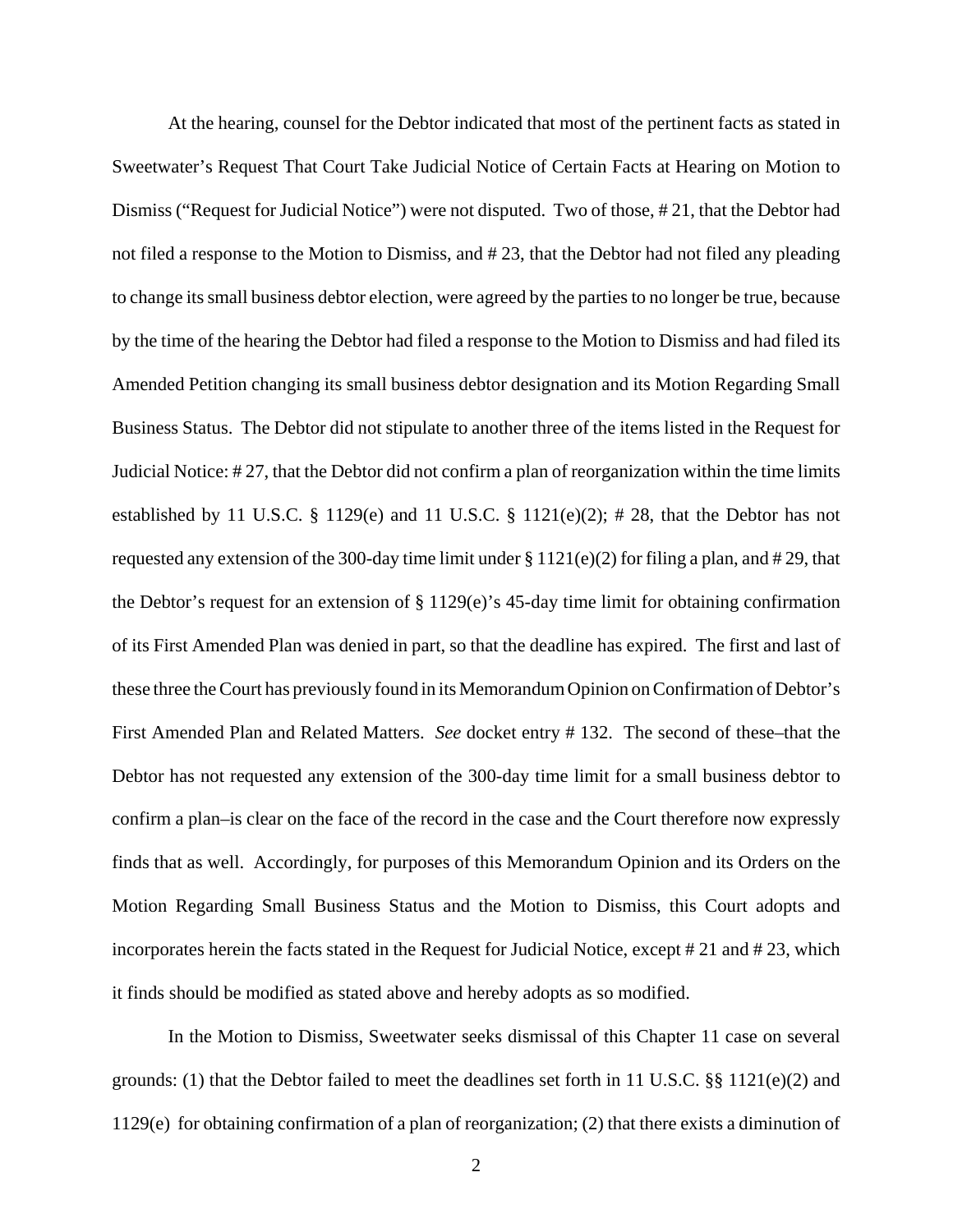the estate and an absence of a reasonable likelihood of rehabilitation; and (3) that there exists gross mismanagement of the estate. Sweetwater at the hearing did not urge its third ground and because, as discussed below, the Court finds that the Debtor's Motion Regarding Small Business Status should be denied and the case should be dismissed based on the first of Sweetwater's grounds, the Court need not, and does not, reach Sweetwater's second grounds for dismissal.

With respect to the Motion Regarding Small Business Status, the Debtor argued that its amendment on July 15, 2008, of its Original Petition in this case, which withdrew its original statement that it was a small business debtor, should be recognized so that it is conclusively deemed to control the Debtor's status in this case, from the petition date, as a debtor that is not a "small business debtor" as defined by the Bankruptcy Code. *See* 11 U.S.C. § 101(51D). Further, the Debtor argued that the evidence shows that, in fact, it is not and never has been a "small business debtor." It follows, the Debtor argued, that the small business case deadlines in §§ 1121(e)(2) and 1129(e) for confirming a plan do not apply to it, and are not grounds for dismissal of this case.

"Under the Code, as amended in 2005, there are no longer any provisions permitting or requiring a small business debtor to elect to be treated as a small business." Advisory Committee Notes to 2008 Amendments to Fed.R.Bankr.P. 1020. However, the current form of Bankruptcy Rule 1020 *does* set a deadline for the debtor to make such an election. *See* Fed.R.Bankr.P. 1020 ("In a chapter 11 reorganization case, a debtor that is a small business may elect to be considered a small business by filing a written statement of election not later than 60 days after the date of the order for relief."). The Local Rules for the Bankruptcy Court for the Western District of Texas, as well as the proposed new Federal Rules of Bankruptcy Procedure, speak in terms of the debtor making a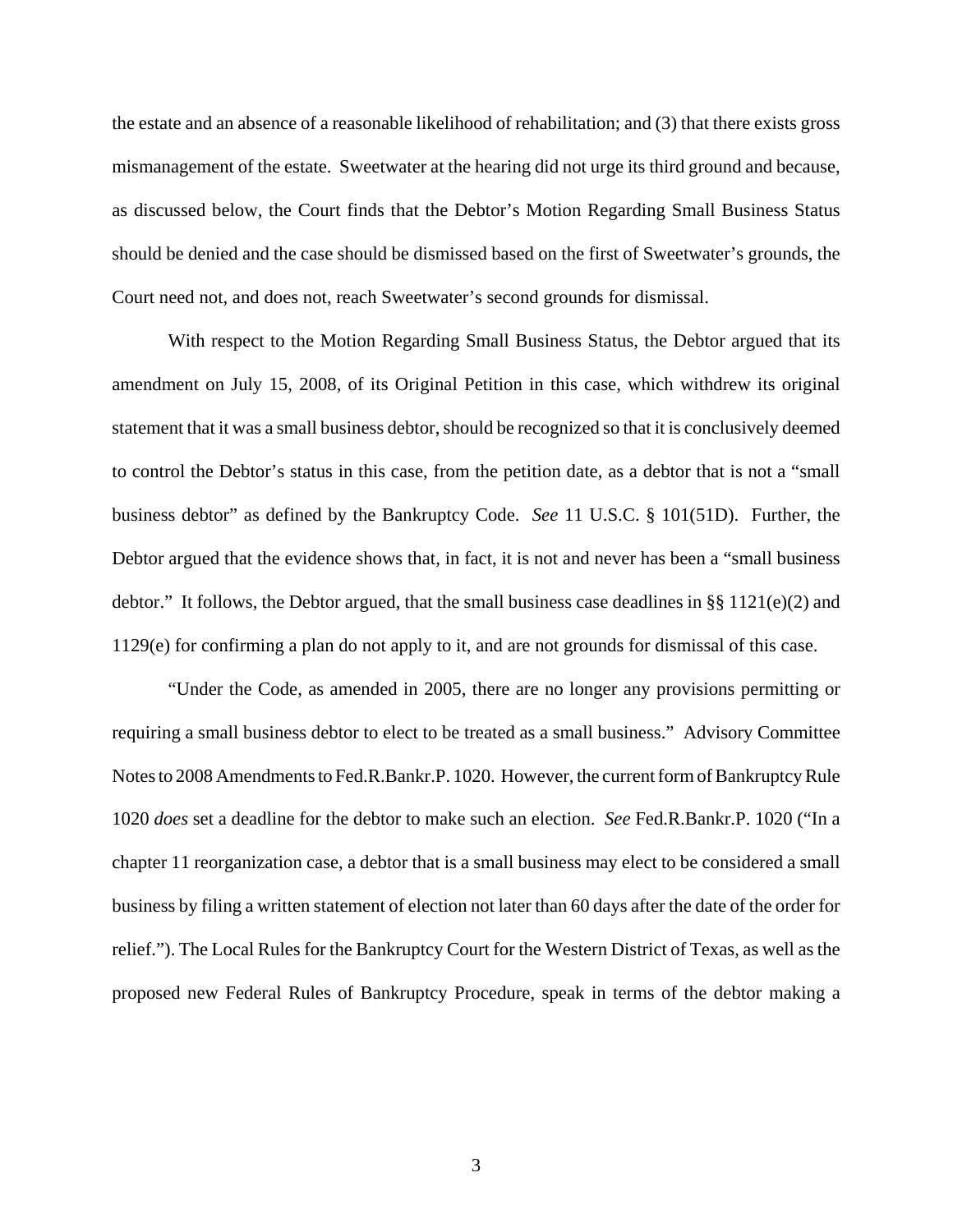"statement" that it is or is not a small business debtor. In particular, Local Rule 1020, effective

October 17, 2005, provides in pertinent part: $<sup>1</sup>$ </sup>

(a) SMALL BUSINESS DEBTOR DESIGNATION. In a voluntary chapter 11 case, the debtor shall state in the petition whether the debtor is a small business  $\text{dektor} \dots$  [T]he status of the case with respect to whether it is a small business case shall be in accordance with the debtor's statement under this subdivision, unless and until the court enters an order finding that the debtor's statement is incorrect.

(b) OBJECTING TO DESIGNATION. . . . [T]he United States trustee or a party in interest may file an objection to the debtor's statement under subdivision (a) not later than 30 days after the conclusion of the meeting of creditors under § 341(a) of the Code, or within 30 days after any amendment to the statement, whichever is later.

\* \* \*

(d) PROCEDURE FOR OBJECTION OR DETERMINATION. Any objection or request for a determination under this rule shall be governed by Rule 9014 and served on the debtor, the debtor's attorney, the United States trustee, the trustee, any committee appointed under § 1102, on the creditors included on the list filed under Rule 1007(d), and on such other entities as the court may direct.

Thus, the Local Rule appears to contemplate amendments to a debtor's original designation as a

small business debtor. The Court assumes, without deciding, that neither current FRBP 1020's 60-

day deadline for filing an original election, nor L.R. 1020's requirement that the original petition

include the statement regarding small business debtor status, operates as a *per se* prohibition to the

debtor's later amendment (subject to objection) of its small business debtor status, in light of a

debtor's general right to amend a petition. *See* Fed.R.Bankr.P. 1009(a) ("A voluntary petition, list,

schedule, or statement may be amended by the debtor as a matter of course at any time before the

case is closed.").

It is true that the Fifth Circuit Court of Appeals has adopted the Eleventh Circuit's liberal approach to applying Rule 1009, stating that "a court may deny leave to amend [only] if there is a showing of the debtor's bad faith or of prejudice to the creditors." *Stinson v. Williamson (In re*

<sup>&</sup>lt;sup>1</sup> Proposed Federal Rule of Bankruptcy Procedure 1020 (not applicable to this case because not effective until December 1, 2008, assuming no contrary Congressional action) is identical to the Local Rule with respect to the quoted provisions.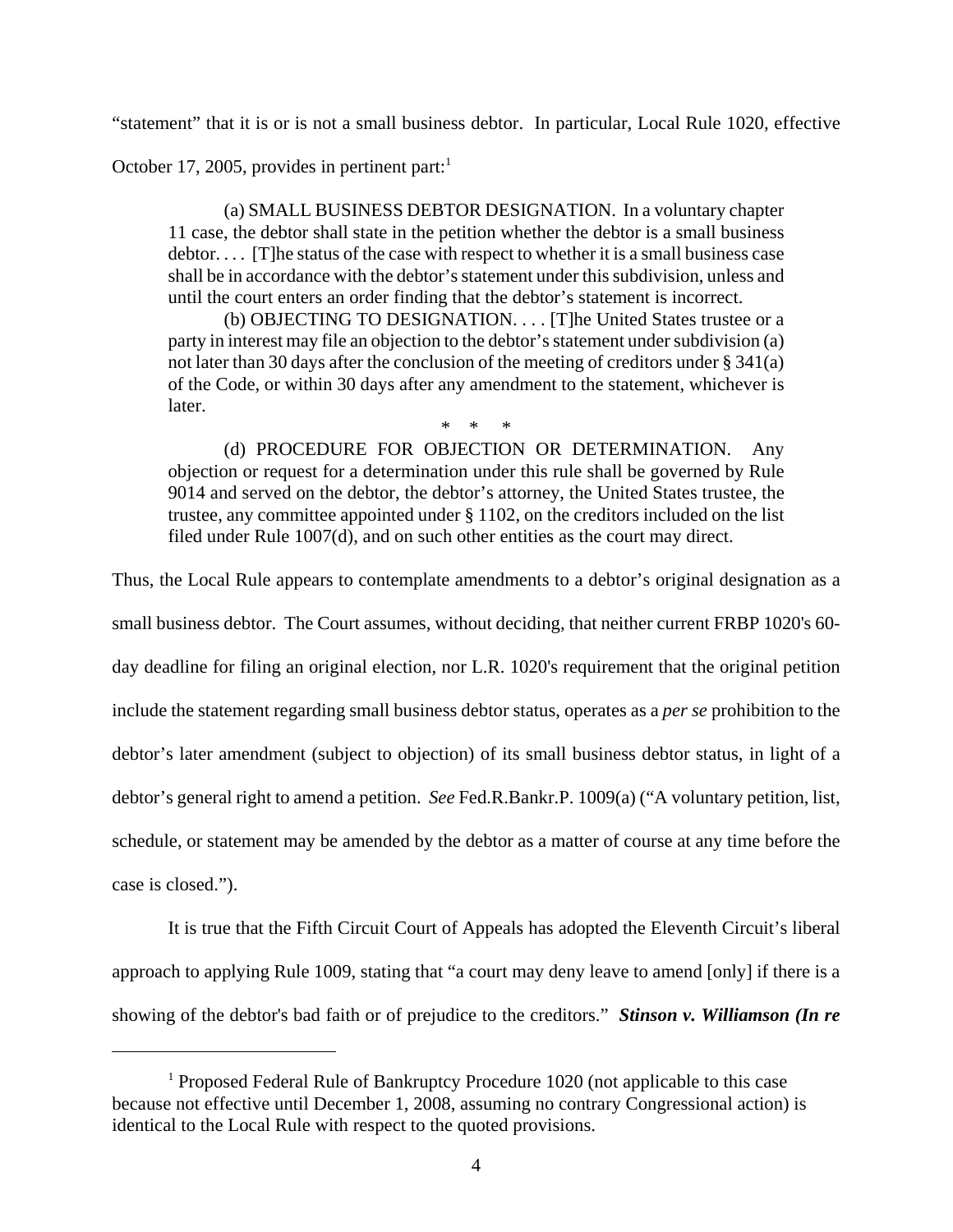*Williamson*), 804 F.2d 1355, 1358 ( $5<sup>th</sup>$  Cir. 1986). The issue in this case is not so much whether the Debtor should be permitted to file its amendment (it has done so, there being no requirement that it obtain leave to amend), but whether it should be given effect in light of Sweetwater's objection. In *Lowe v. Sandoval (In re Sandoval)*, 103 F.3d 20, 22 (5<sup>th</sup> Cir. 1997), the Fifth Circuit Court of Appeals acknowledged the liberal approach to amendments would allow the debtors to amend their exemptions, but noted that "allowing an amendment claiming an exemption is different from allowing the exemption itself," and went on to disallow the exemption. Rule 1020 expressly provides that "the status of the case with respect to whether it is a small business case shall be in accordance with the debtor's statement . . ., *unless and until the court enters an order finding that the debtor's statement is incorrect.*" Local Rule 1020(a). For the reasons stated below, the Court finds that the Debtor's statement in its Amended Petition that it is not a small business debtor is incorrect because the Debtor is judicially, as well as equitably, estopped from denying that it is a small business debtor as it originally claimed in this case.

#### **JUDICIAL ESTOPPEL**

Because judicial estoppel arises in the context of a bankruptcy case and involves positions taken by a debtor with respect to its duties under the Bankruptcy Code, the federal common law of judicial estoppel applies. *Browning Mfg. v. Mims (In re Coastal Plains, Inc.),* 179 F.3d 197, 205  $(5<sup>th</sup> Cir. 1999)$  ("Because judicial estoppel was raised in the context of a bankruptcy case, involving [the debtor's] express duty under the Bankruptcy Code to disclose its assets, we apply federal law."), *cert. denied sub nom. Mims v. Browning Mfg.,* 528 U.S. 1117 (2000); *Superior Crewboats, Inc. v. Primary P&I Underwriters (In re Superior Crewboats, Inc.),* 374 F.3d 330, 334 (5<sup>th</sup> Cir. 2004) ("Judicial estoppel is a common law doctrine . . .."). Thus, this Court's analysis starts with the recent discussion of the doctrine by the Fifth Circuit Court of Appeals' in *Kane v. National Union Fire Insurance Company*: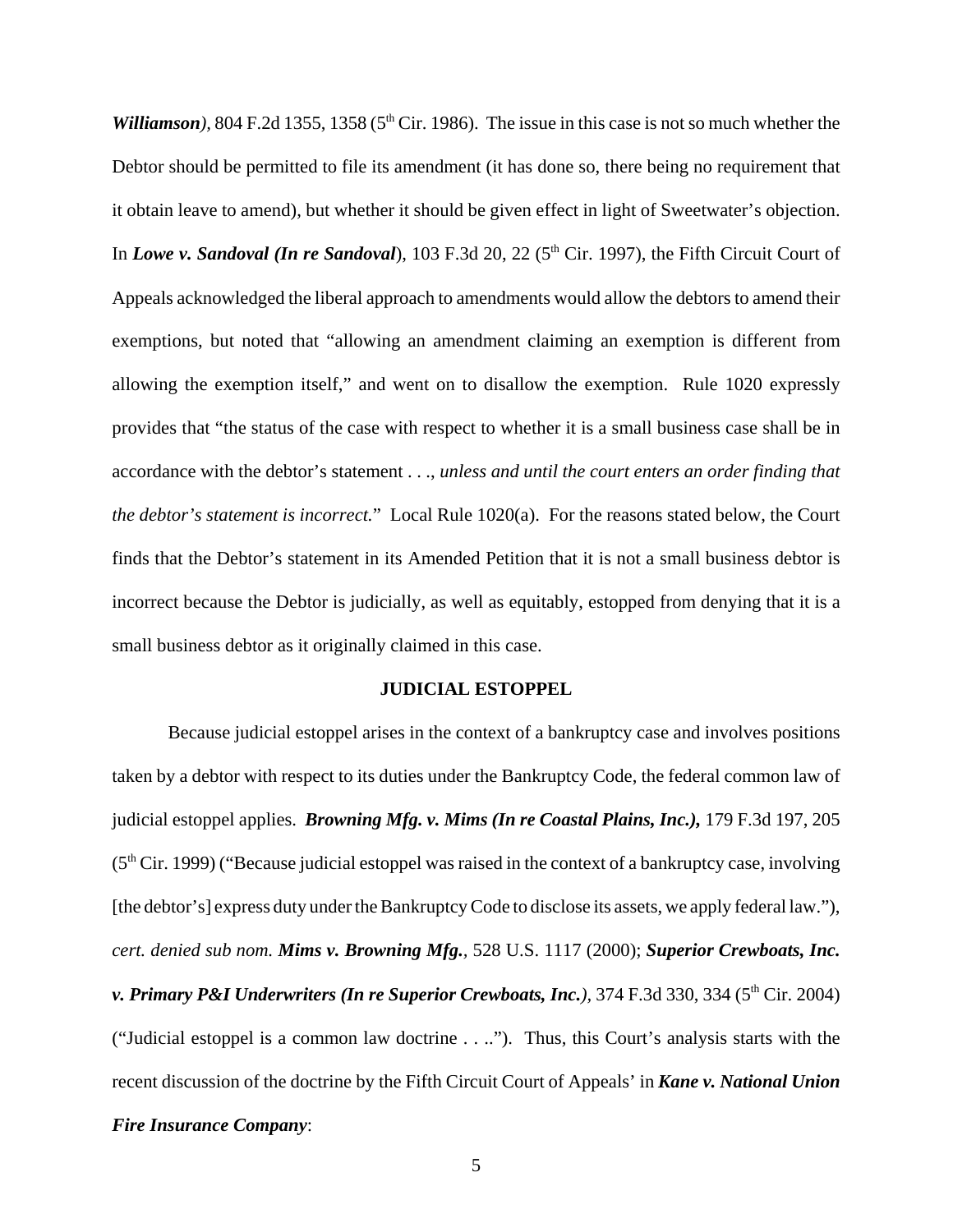Judicial estoppel is a common law doctrine that prevents a party from assuming inconsistent positions in litigation. . . . The purpose of the doctrine is to protect the integrity of the judicial process by preventing parties from playing fast and loose with the courts to suit the exigencies of self interest. . . . As an equitable doctrine, [g]enerally, judicial estoppel is invoked where intentional self-contradiction is being used as a means of obtaining unfair advantage in a forum provided for suitors seeking justice. . . .

We have recognized three particular requirements that must be met in order for judicial estoppel to operate: (1) the party is judicially estopped only if its position is clearly inconsistent with the previous one; (2) the court must have accepted the previous position; and (3) the non-disclosure must not have been inadvertent. . . . In the context of judicial estoppel, "inadvertence" requires either that the debtor . . . lacks knowledge of the undisclosed claim[ ] or has no motive for [its] concealment. . . . In this circuit, we have applied judicial estoppel to bar an unscheduled claim when others, the debtors or other insiders, would benefit to the detriment of creditors if the claim were permitted to proceed. . . .

**Kane v. Nat'l Union Fire Ins. Co.**, No. 07-30611, 2008 WL 2721157, \*3 (5<sup>th</sup> Cir. July 14, 2008)

(internal quotations and citations omitted).<sup>2</sup> In *Kane*, the Court found that the claim that the debtors were seeking to assert was not in fact theirs, but rather belonged to the trustee. It also found that the equities weighed in favor of allowing the trustee to pursue the claim because of the harm the creditors would suffer if the trustee were judicially estopped by the debtor's failure to list the claim as an asset in their bankruptcy case. Based on those two findings, the Court reversed the summary judgment on the grounds that the debtors/plaintiffs should be judicially estopped from bringing the suit.

This Court finds that the requirements for the application of the judicial estoppel doctrine are satisfied in this case. Moreover, the Court believes that the equities weigh heavily in favor of

 $2$  Although generally applied when a party attempts to assert a position in one suit that is contrary to the position it took in a prior, separate suit, judicial estoppel can also apply in the context of a single proceeding, as in this case. *See Zedner v. United States,* 547 U.S. 489 (2006) (noting that "judicial estoppel . . . 'generally prevents a party from prevailing in one phase of a case on an argument and then relying on a contradictory argument to prevail in another phase'" and quoting *Pegram v. Herdrich*, 530 U.S. 211, 227, n.8 (2000)).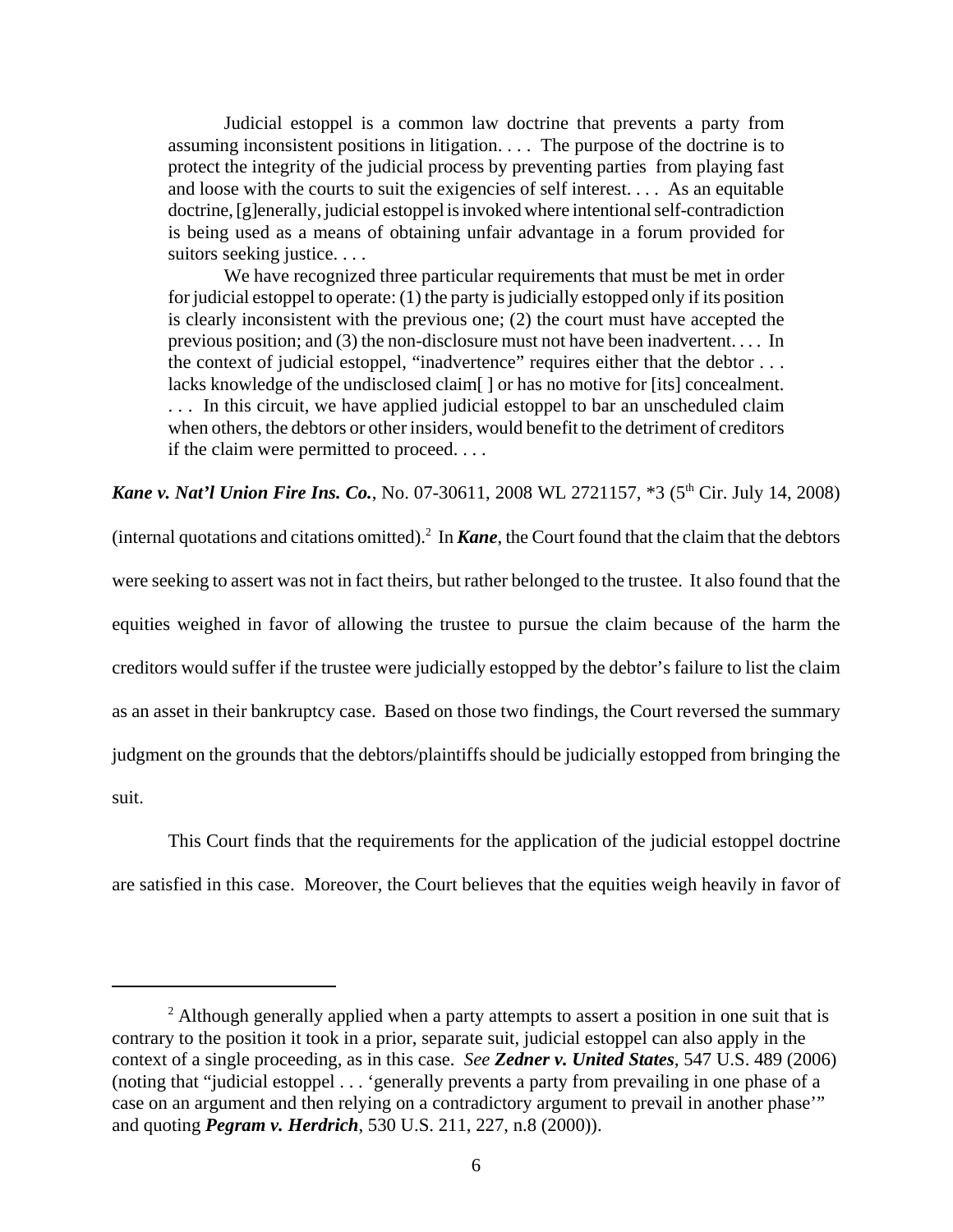determining that the Debtor is estopped from denying that it is a small business debtor as it originally claimed in this case.

First, the Debtor's position is clearly inconsistent with its previous one. In its original Voluntary Petition filed on April 10, 2007, the Debtor checked the box asserting that "Debtor is a small business debtor as defined by 11 U.S.C. § 101(51D)." In its Amended Petition filed July 15, 2008, that box is not checked. The Debtor expressly argued on the record at the hearing on the Motion to Dismiss that it is not a small business debtor and presented evidence in support of that argument.

Second, the Court accepted the Debtor's original position that it is a small business debtor. The Court approved the Debtor's First Amended Plan Combined with Disclosures for a Small Business Case Pursuant to 11 U.S.C. § 1125(f) as containing adequate disclosures for purposes of § 1125. Section § 1125(f), which allows a court to "determine that the plan itself provides adequate information and that a separate disclosure statement is not necessary" applies *only* in small business cases. It was *only* because of the Debtor's representation in its Original Petition that it was a small business debtor that the Court was able to approve the disclosures in this case.

In addition, it was *only* because of the Debtor's representation that it was a small business debtor that the Court expedited the hearings on both approval of the disclosures and confirmation of its First Amended Plan. Specifically, the Court granted the Debtor's Motion to Expedite the hearing to approve its disclosures because the Court found good cause in the Debtor's stated reason for requesting that relief, to-wit:

[b]ecause of the time constraints imposed by 11 U.S.C. § 1129(e)–which requires the Court to conduct a hearing on the confirmation of a plan in a small business case within forty-five days after the plan is filed–it is imperative that the confirmation hearing in this case be held no later than the week of October 29, 2007. In order to provide the required 25 days' notice to creditors of the hearing on confirmation of the Plan in this case, it is imperative that the Debtor's disclosures be approved by the Court . . . no later than October 4, 2007.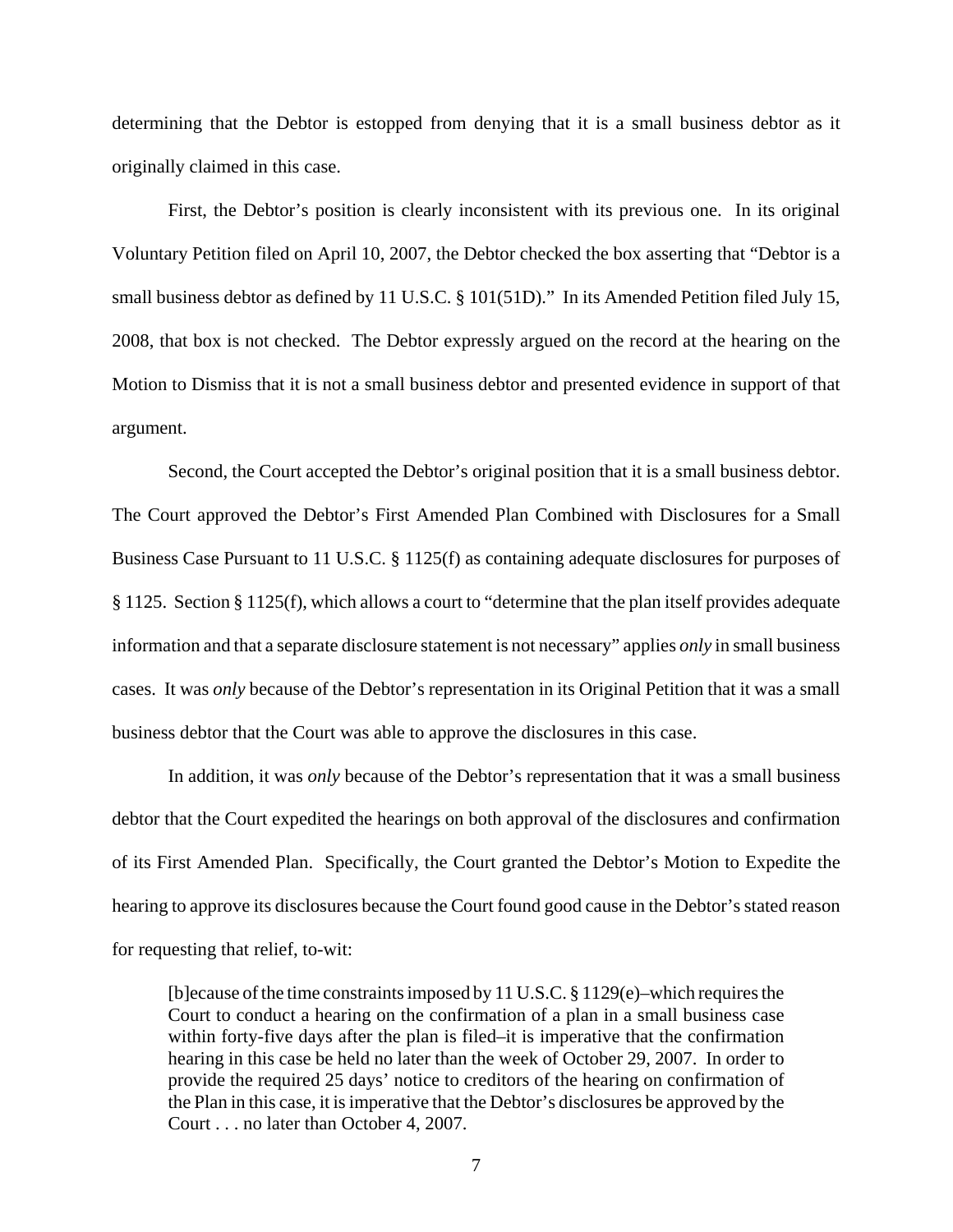*See* docket entry # 41, granting docket entry # 40. Further, the Agreed Order that the Debtor and Sweetwater submitted on approval of the Debtor's disclosures expressly provides that:

[t]he Court further finds that in light of the time constraints imposed upon the Court in small business cases by the provisions of 11 U.S.C. §§ 1121(e) and 1129(e), it is appropriate in this case to shorten the usual 25-day notice to creditors, required by Fed. R. Bankr. P. 2002(b), of the times fixed for filing objections and the hearing on confirmation of the Debtors First Amended Plan.

Moreover, virtually *every* action taken by the Court in this case since the Plan was filed has been on an expedited basis, driven by the expedited schedule for plan confirmation provided under the Bankruptcy Code for small business debtors. For example, in its Request for Expedited Hearing on Debtor's Application to Employ Special Counsel to Represent the Debtor in Certain State Court Litigation, the Debtor expressly represented as the reason expedited treatment was necessary that "[t]his is a small business case and the hearing on confirmation of the Debtor's Plan will take place in approximately one month." *See* docket entry # 45, pp. 1-2, ¶ 3. To date, because of the statutorily-mandated small business confirmation schedule, the Court has granted the Debtor's and other parties' requests for expedited hearings on:

(1) approval of its Disclosure Statement [*see* docket entry # 41],

(2) the Debtor's Application to Employ Special Counsel for State Court Litigation [*see* docket entry # 46],

(3) the Debtor's Motion to Designate Sweetwater Austin Properties, LLC, and Related Entities, Pursuant to 11 U.S.C. Section 1126(e) [*see* docket entry # 80],

(4) Debtor's Motion to Extend Time to Confirm Debtor's First Amended Plan of Reorganization, Pursuant to 11 U.S.C. Sections 1121(e)(3) and 1129(e) [*see* docket entry # 81],

(5) the Joint Motion to Approve Compromise under Rule 9019 filed by the Debtor and creditor, Mak Foster Ranch, LP [*see* docket entry # 82],

(6) Sweetwater's Motion for Temporary Allowance of Claim Pursuant to Rule 3018(a) [*see* docket entry # 88],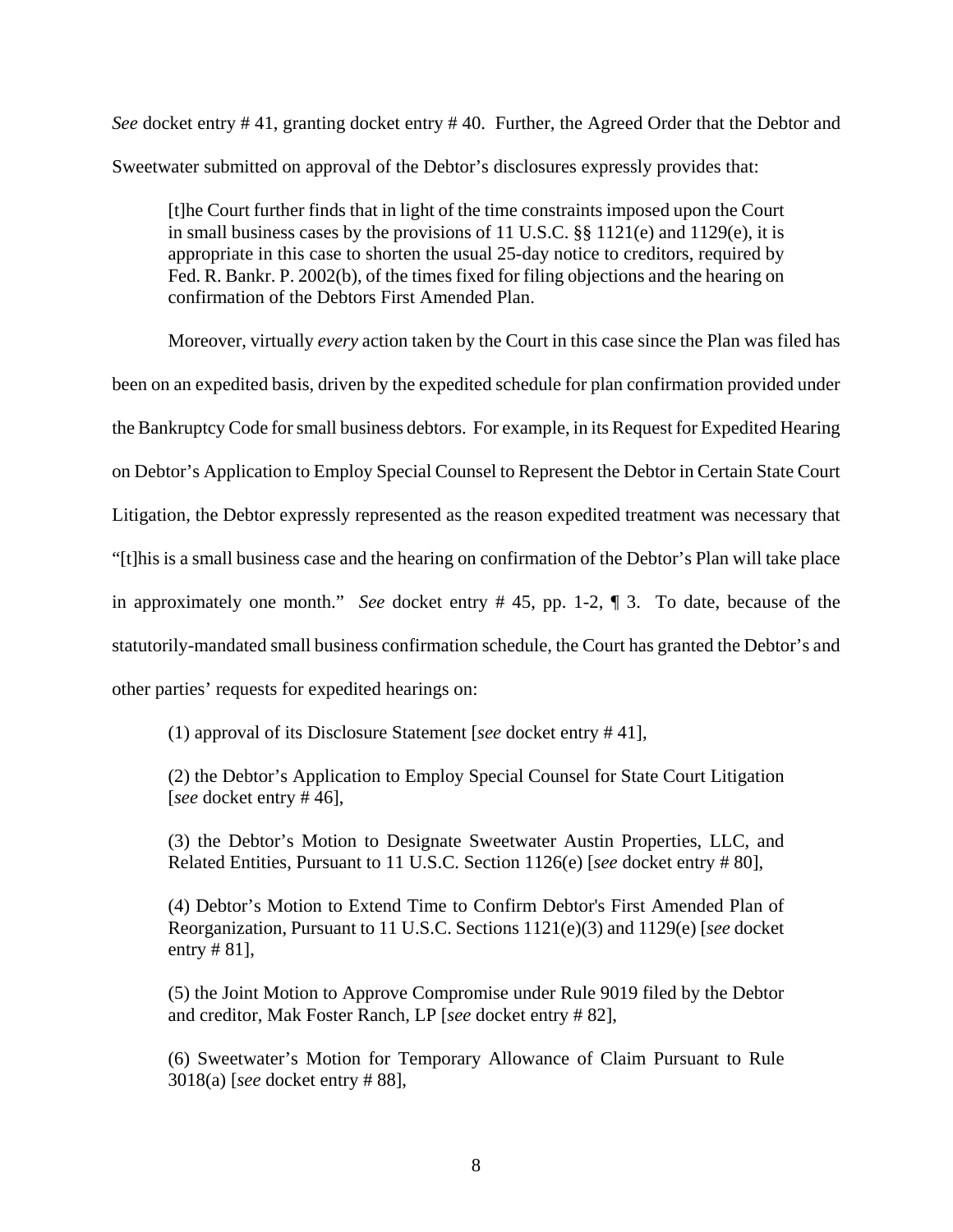(7) the Motion For Temporary Allowance of Claim Pursuant to Rule 3018(a) filed by Mak Foster Ranch, LP [*see* docket entry # 83],

(8) the Joint Motion to Approve Compromise under Rule 9019 filed by the Debtor and creditor, Cypress Hays L.P. [*see* docket entry # 84], and

(9) the Joint Motion to Conform Temporary Allowance of Claim to Approved Settlement filed by the Debtor and Mak Foster Ranch, LP [*see* docket entry # 103].

The Debtor even requested expedited treatment of this Motion Regarding Small Business Status, having waited until two days before the hearing on Sweetwater's Motion to Dismiss to amend its Petition in an attempt to eliminate the small business debtor grounds for dismissal. *See* docket entry # 174.

Finally, a significant amount of the Court's time and attention at the confirmation hearing, and a large portion of its Memorandum Opinion in support of the order denying confirmation, were devoted to resolving the issues raised *only* by the Debtor's assertion of small business debtor status. That order has been appealed, and one of the issues the Debtor has raised on appeal is whether this Court erred in refusing to extend the deadline under 11 U.S.C. § 1129(e) for a small business debtor to obtain confirmation. *See* docket entry # 173, Appellant's Designation of the Items to Be Included in the Record on Appeal and Statement of the Issues to Be Presented On Appeal, p. 2. Sweetwater too has raised issues on appeal that are dependent on the Debtor's original assertion of small business debtor status and application of the small business case deadlines. *See* docket entry # 180, Appellee/Cross-Appellant's Designation of Additional Items to Be Included in the Record on Appeal and Statement of Issues to Be Presented on Cross-Appeal, p. 1 (listing as an issue on appeal "[w]hether the Court erred in providing interim relief that allowed Debtor to avoid the proof requirements of 11 U.S.C. § 1121(e) and 11 U.S.C. § 1129(e) and conducted a full scale impermissible confirmation hearing"). Thus, not only this Court, but also the appellate Court, must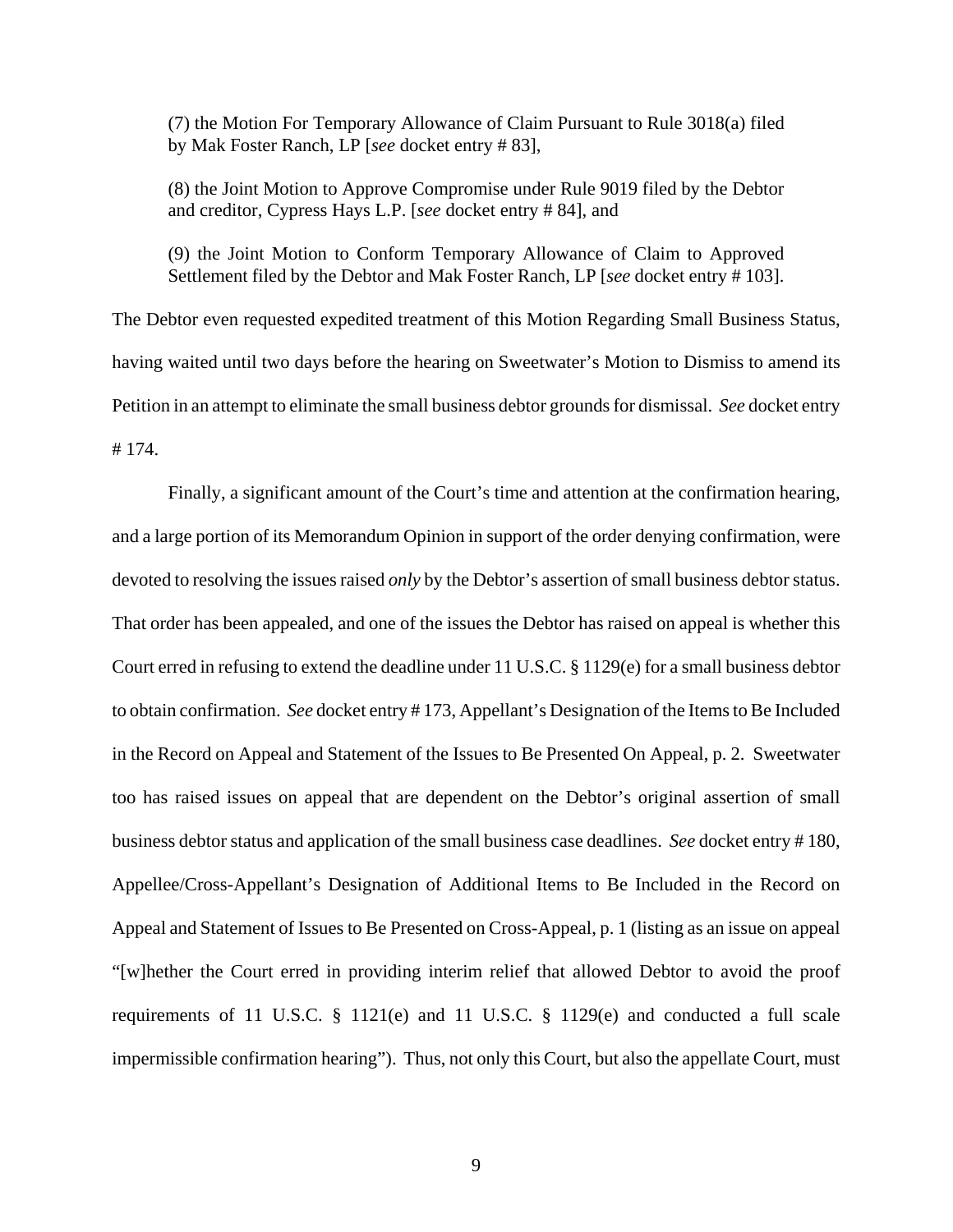accept the Debtor's original position that it is a small business debtor in order to resolve the issues before it.

At the hearing on the Debtor's Motion Regarding Small Business Status its counsel argued that it had never benefitted from having made the small business debtor election and therefore should not be prohibited from changing positions. First, the Court disagrees with the Debtor's assertion that it has not "benefitted" from its original position that it is a small business debtor. As detailed above, the Debtor *did* on numerous occasions obtain relief from this Court that was based on its claimed status as a small business debtor. The Court also expressly accepted the Debtor's position that it was a small business debtor when it considered and rejected Sweetwater's arguments that the First Amended Plan could not be confirmed because the Debtor failed to meet the deadline for a small business debtor to obtain confirmation. Based on these facts, this Court finds that the Debtor did "benefit" from asserting its original position as a small business debtor, even though it may not have ultimately prevailed and obtained confirmation of its Plan<sup>3</sup> because of issues not related to its claimed small business debtor status.

Moreover, whether or not the Debtor is considered to have failed to prevail on the merits because of this Court's denial of confirmation is not determinative of whether it should be judicially estopped from denying at this point that it is a small business debtor. That is because

the "judicial acceptance" requirement "does not mean that the party against whom the judicial estoppel doctrine is to be invoked must have prevailed on the merits. Rather, judicial acceptance means only that the first court has adopted the position urged by the party, either as a preliminary matter or as part of a final disposition."

<sup>&</sup>lt;sup>3</sup> In fact, no "ultimate" decision regarding confirmation has yet been made, in light of the appeal of this Court's order denying confirmation.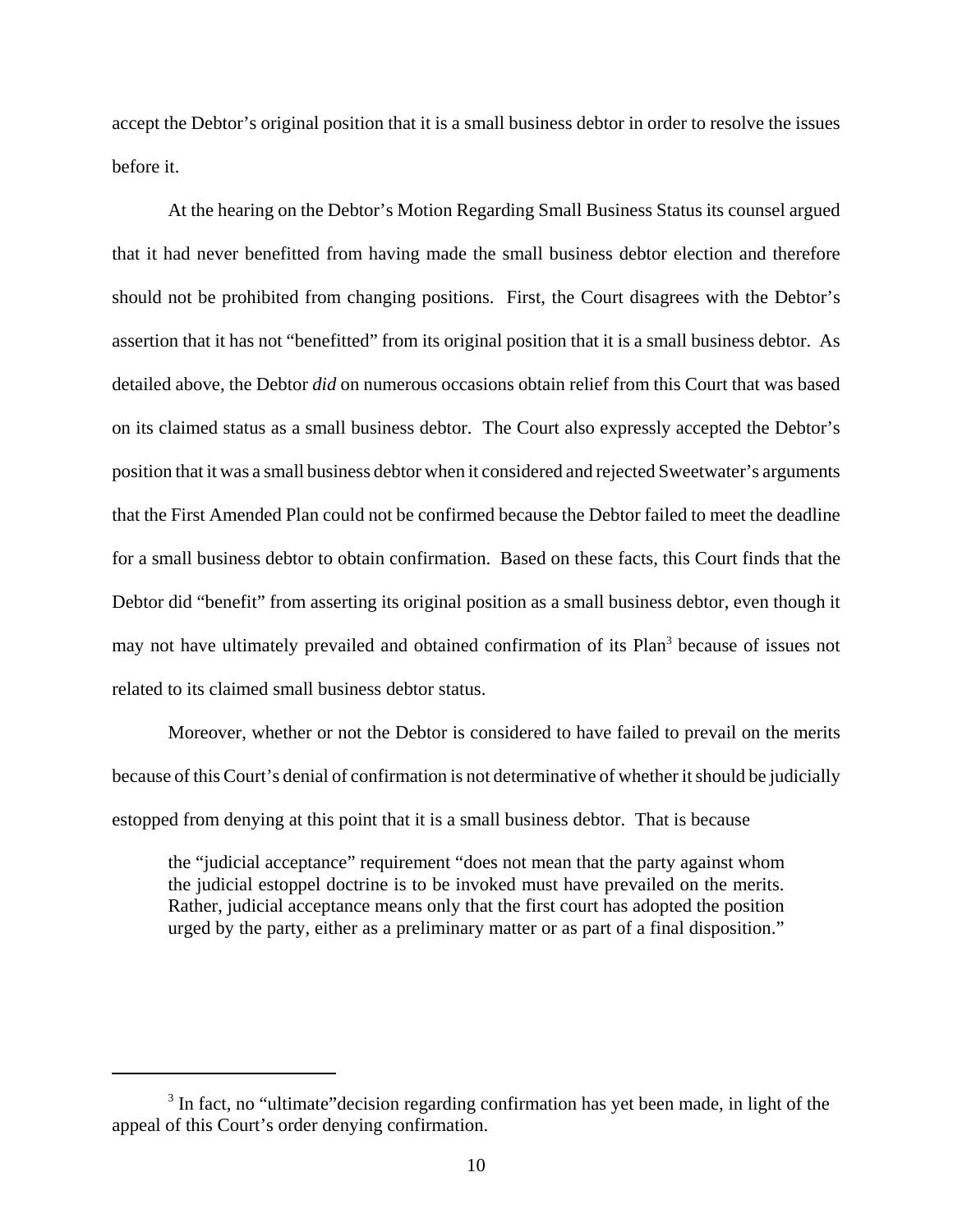*Coastal Plains,* 179 F.3d at 206 (quoting, with approval, *Reynolds v. Comm'r*, 861 F.2d 469, 473  $(6<sup>th</sup> Cir. 1988)$ ). The Court finds that, under the facts of this case, the Debtor has obtained acceptance by this Court of its position as a small business debtor.

The third and final requirement for applying judicial estoppel is also applicable in this case. The Court finds that the Debtor's assertion of its original position that it was a small business debtor was anything but inadvertent. As outlined above, the Debtor on numerous occasions relied on its election as a small business debtor, and the treatment the Bankruptcy Code affords (and requires of) a small business debtor, to request expedited treatment of matters. For example, cognizant of the impending deadline for obtaining confirmation that applies only to small business debtors, the Debtor filed its Motion to Extend Time to Confirm Debtor's First Amended Plan of Reorganization. At the commencement of the hearing on that Motion and on confirmation, Debtor's counsel argued specifically and at length for entry of an order from the Court extending the time for the Debtor, as a small business debtor, to obtain confirmation. In sum, all of the Debtor's actions indicate its having chosen small business debtor status at the commencement of the case was conscious and intentional and not inadvertent.

Debtor in its Motion Regarding Small Business Status asserts that its election was "erroneous, based upon the law and the specific facts of this case," and that therefore the Court should permit its amendment to reflect the Debtor's actual status. The "truth" or "error" of whether the Debtor is, in fact and in law, a small business debtor is not material to a determination of the question of whether it should be judicially estopped from switching positions at this point, however. Indeed, if the original position having been erroneous somehow excuses it, or establishes or can be substituted for "inadvertence," such an exception would swallow the entire doctrine of judicial estoppel. That is because, in every case in which a court is asked to apply judicial estoppel, there are by definition two contrary positions, of which only one can be valid or "true." It only makes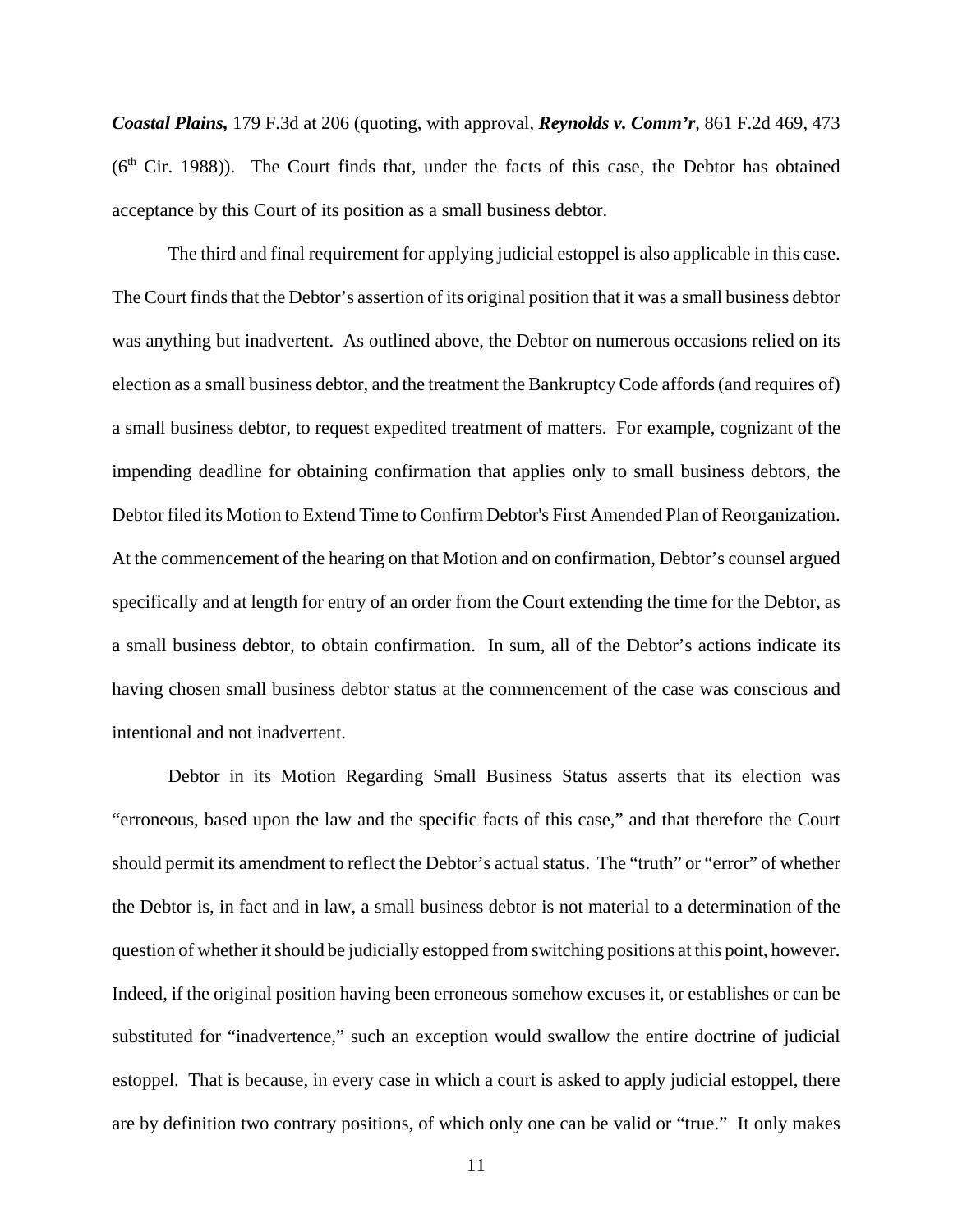sense that the first position taken would be the one claimed to be the "erroneous" one that should be changed to the "correct" one.

Moreover, '[m]istake or inadvertence is an applicable defense to judicial estoppel if the offending party did not have the relevant correct information at its disposal to begin with." *Engines Southwest, Inc. v. Kohler Co., 263 Fed.Appx. 411, 413 (5<sup>th</sup> Cir. 2008) (citing <i>New Hampshire v. Maine*, 532 U.S. 742, 753-54 (2001), which held that judicial estoppel was applicable where a party asserted inadvertence or mistake but had at the beginning the opportunity to ascertain the correct information). Here, the Debtor was in a unique position to know all the facts relevant to its own status as a small business debtor, or not.

"Another consideration [in whether there is mistake or inadvertence] is whether the offending party had a motive to conceal the truth to begin with." *Engines Southwest,* 263 Fed.Appx. at 413 (citing *Superior Crewboats*, 374 F.3d at 335). Here, the Debtor obtained all the advantages, in terms of expedited prosecution of its Chapter 11 case, of being a small business debtor. The Court can infer that it had a motive to obtain those advantages when it claimed that status. The Court therefore finds that the Debtor's having originally made that claim was not inadvertent.

In addition to the foregoing findings, this Court notes that judicial estoppel is an equitable doctrine, and so considers the equities in this case. *Kane*, No. 07-30611, 2008 WL 2721157, \*3 ("As an equitable doctrine, judicial estoppel is generally invoked where intentional self-contradiction is being used as a means of obtaining unfair advantage in a forum provided for suitors seeking justice."). Given the magnitude of the delay in the Debtor's attempt to change its small business debtor status (at the beginning of the confirmation hearing in November of 2007, its counsel remarked that its original election may have been in error) and the current procedural stance of the case (a plan proposed, confirmation denied after a lengthy trial, and order on appeal), the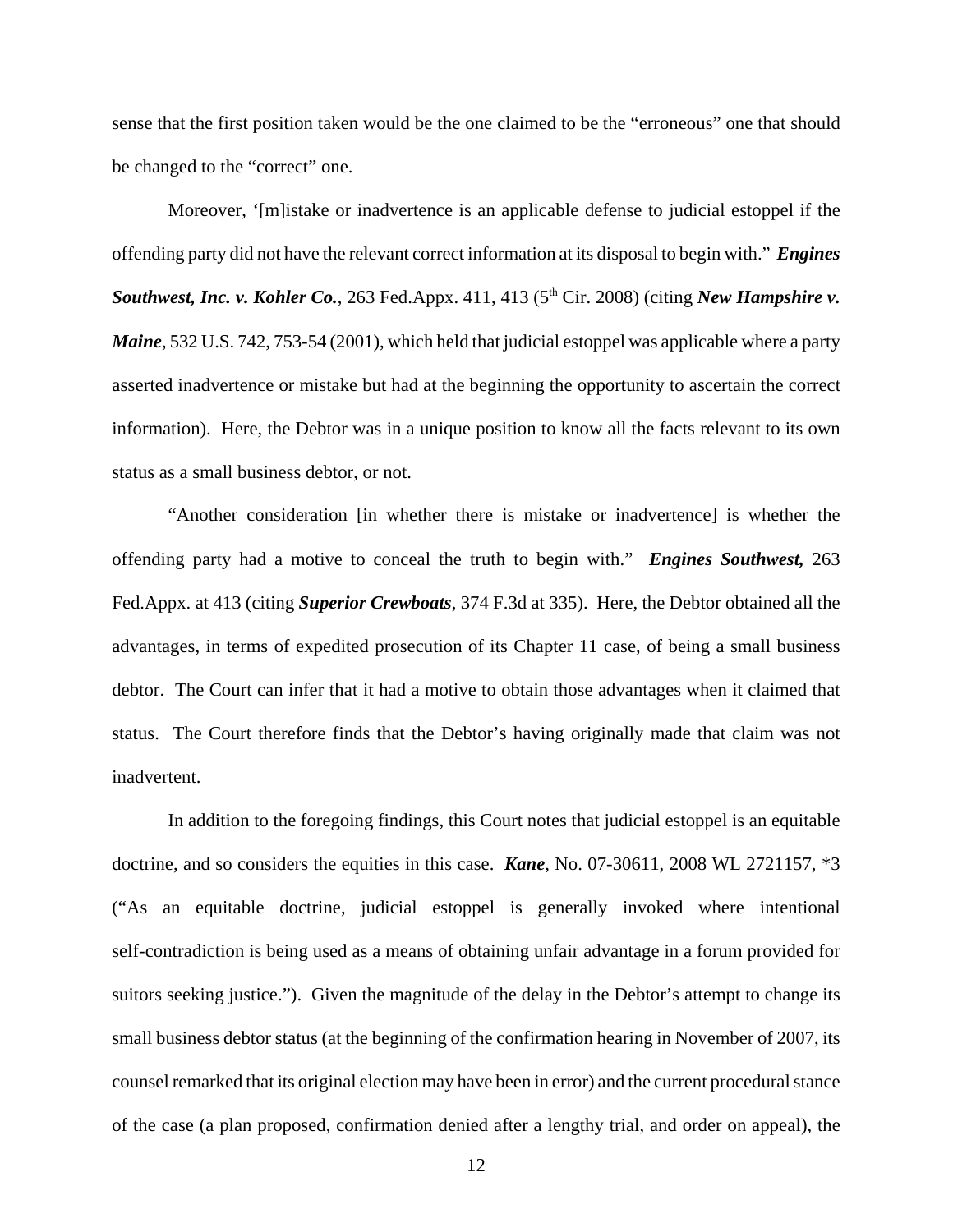Court finds that the equities clearly weigh against the Debtor here. *Compare Engines Southwest,* 263 Fed.Appx. 411 (Facts that party waited two and one-half years after filing suit and several months after obtaining summary judgment to substitute another as real party in interest, and delayed notifying the district court of its desire to substitute even after it determined that substitution was necessary, were evidence that party's original position, which it advanced at the summary judgment stage and which the district court accepted, did not result from inadvertence or mistake.).

Based on the foregoing, the Court rejects the Debtor's argument that it should not be judicially estopped because its election as a small business debtor was erroneous, and finds that such election, however "erroneous" it might have been, was not inadvertent.

Finally, because courts have considered an additional factor in deciding whether to judicially estop a party, this Court will also look at "whether the party seeking to assert an inconsistent position would derive an unfair advantage or impose an unfair detriment on the opposing party if not estopped." *Peoples State Bank v. Gen. Elec. Capital Corp. (In re Ark-La-Tex Timber Co., Inc.*), 482 F.3d 319, 332 (5<sup>th</sup> Cir. 2007) (quoting *New Hampshire v. Maine*, 532 U.S. 742, 750-51 (2001)); *cf. Coastal Plains,* 179 F.3d at 197 ("Because the doctrine is intended to protect the judicial system, rather than the litigants, detrimental reliance by the opponent of the party against whom the doctrine is applied is not necessary.") (citing *In re Cassidy*, 892 F.2d 637, 641 & n.2 (7<sup>th</sup> Cir.), *cert. denied,* 498 U.S. 812 (1990)).

In this case, Sweetwater was subjected to an expedited schedule on virtually every matter it objected to, because of the Court's treatment of the case as a small business case based on the Debtor's election. A number of issues, such as whether the Debtor met the deadline for obtaining confirmation of a plan, were briefed and argued by Sweetwater that would not have been but for the Debtor's original election as a small business debtor. Sweetwater's counsel testified she estimated that it had incurred \$10,000 in fees in connection with issues and matters that were affected or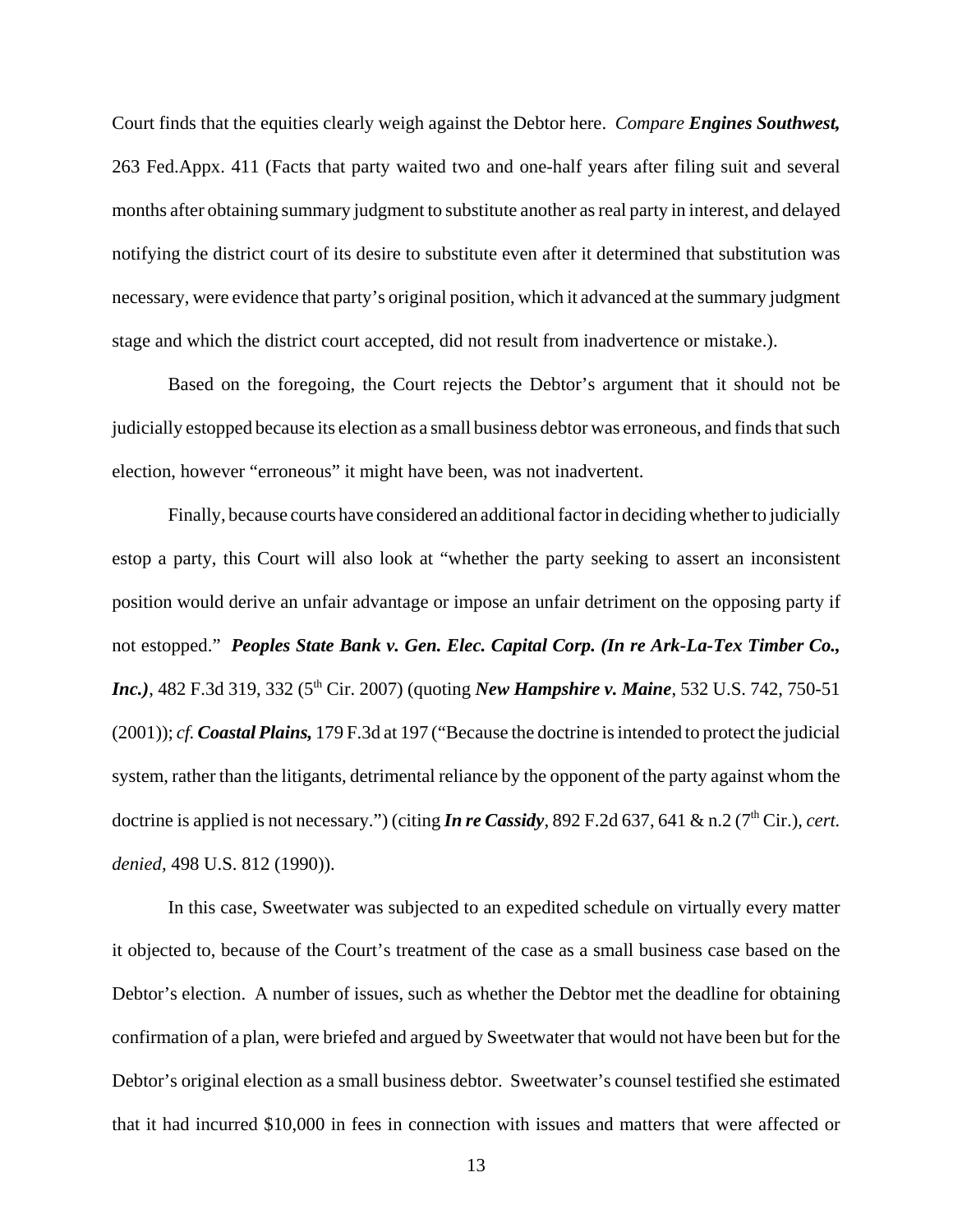caused by the Debtor's assertion of small business debtor status. Several of those are now issues in the appeals of the order denying confirmation, requiring more briefing, argument and the incurrence of still more attorneys fees by Sweetwater. If the Debtor is allowed to change its position at this point of the case, Sweetwater will be addressing issues relevant only to a small business debtor (in the appeal), while at the same time (and at the last minute) being precluded from arguing another issue (dismissal for failure to meet the deadline for obtaining confirmation) that is also applicable in a case involving a small business debtor. Such a situation bestows an unfair advantage on the Debtor, and imposes an unfair harm on Sweetwater, in addition to threatening "the integrity of the judicial process and presenting an unfair and manipulative use of the court system," and posing a "risk of inconsistent court determinations." *Coastal Plains,* 179 F.3d at 205 n.2 (quoting *United States v. McCaskey*, 9 F.3d 368, 379 (5<sup>th</sup> Cir. 1993), *cert. denied*, 511 U.S. 1042 (1994)); *New Hampshire v. Maine,* 532 U.S. 742, 755 (2001).

#### **EQUITABLE ESTOPPEL**

Consideration of the effect of a party's change in position on opposing parties raises the issue of equitable, in addition to judicial, estoppel. "It is a well-established rule of equity that one who by his conduct has induced another to act in a particular manner should not be permitted to adopt an inconsistent position and thereby cause loss or injury to the other." *Moreau v. Oppenheim*, 663 F.2d 1300, 1309 (5th Cir. 1981), *cert. denied sub nom., Oppenheim v. Moreau*, 458 U.S. 1107 (1982). In light of the Court's findings herein regarding the reliance by and prejudice to Sweetwater, the Court finds that the Debtor is not only judicially estopped, but also equitably estopped from changing its position on its small business debtor status.

### **AMENDMENT UNDER RULES 1009 AND 1020**

Further in the alternative, the Court finds that the Debtor's amendment of its Original Petition in this case to change its small business debtor election should not be allowed to stand.